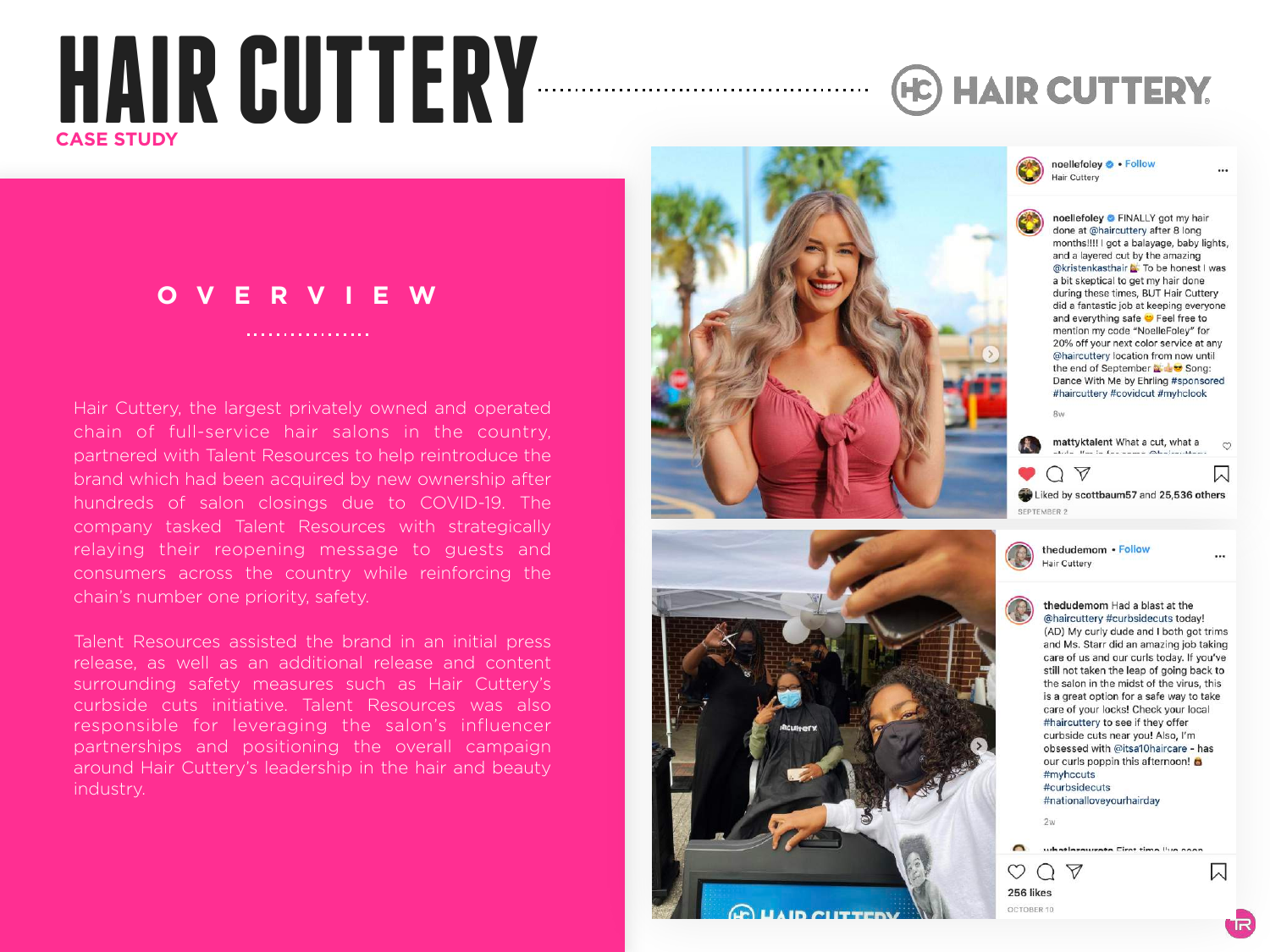## **STRATEGY**

. . . . . . . . . . . . . . . . . .

Talent Resources advised the Hair Cuttery team to make their initial announcement of new ownership transparent, and stay in communication with guests through social media.

To continue reinforcing safety, Talent Resources PR team assisted Hair Cuttery in leveraging their BARBICIDE® Certification by partnering with Leslie Roste, RN, BSN, the BARBICIDE® National Director of Industry Relations and Education. Roste instilled an additional level of comfort in guests' entering the salon by highlighting the brand's extensive safety measures.

**Hair Cuttery Adapts to COVID-**19 Safety Protocol with Expansion of **Curbside Cuts** 

The salon chain now offers exclusive Curbside Cuts at select locations throughout the country

The Hair Cuttery Family of Brands continues to adapt its COVID-19 safety protocols with the expansion of Curbside Cuts- a convenient and safe way to receive a haircut outside of a traditional salon setting - to salons in four states. The Curbside Cuts initiative was first launched in August 2020 in an effort to ease guests' concerns about getting haircuts during the height of the COVID-19 pandemic. Now, with the expanded offering, guests in need of a haircut will be able to get one by a licensed stylist in an open-air setting.

This press release features multimedia. View the full release here: https://www.businesswire.com/ in Broads /909010000000019101am



Hair Cuttery Stylist & Guest Emily Taylor at Aventura, Miami Curbside Cuts (Photo: **Business Wirel** 

"We have the power to shape our guests' experience every time they walk through our doors," stated Seth Gittlitz, Chief Executive Officer of Hair Cuttery Family of Brands, "Curbside Cuts is about much more than doing hair: it's about meeting the needs of our guests while also doing our part to continue protecting their health and safety. We're very excited that we're able to expand this initiative to different regions of the country and provide a sense of normalcy to our guests during the health crisis.

nwi.com

Hair Cuttery rolling out curbside cuts outside

as pandemic precaution

**T** f you're shaggy but concerned about catching and passing on the coronavirus pandemic that's infected more than 36 million world worldwide, a unisex hair salon chain is pitching a potential solution.

Hair Cuttery is rolling out curbside cuts, where people can get their hair cut, including by licensed stylists, outside the hair care shops in the open air as a

COVID-19 safety precaution. The Centers for Disease Control said the virus is less likely to spread outside than indoors, provided that people are wearing

The Virginia-based chain said the initiative aims to ease people's concerns about

getting haircuts during the height of the coronavirus pandemic that's killed

masks and practicing social distancing.

more than 215,000 Americans so far.



**Hair Cuttery Safely Reopens 500 Salons Under New Ownership** 



Under the guidance of new leadership, Hair Cuttery has now reopened 500 salons in a phased approach. Sanitation procedures have been put in place to ensure the safety of salon professionals and customers.

"We are excited to begin a new chapter. Our salon professionals are trained, equipped, and reinforced to handle COVID-19 challenges to ensure a healthy, successful future of salon visits for our customers," stated Seth Gittlitz, Chief Executive Officer of Tacit Salon Holdings, LLC. "By reopening safely, we will be well-positioned to help our community move into future phases while staying happy and healthy."

### Hiami Herald

AVENTURA - SUNNY ISLES Miami-area salon offers hair-cutting services outdoors

BY RODOLEO ROMAN, SPECIAL TO THE MIAMI HERALD EPTEMBER 03, 2020 06:00 AM



A Hair Cuttery stylist cuts South Beach's Emily Taylor's hair in Aventura. The salon is offering curbside cuts

South Beach resident Emily Taylor was lucky enough to get a haircut right before the COVID-19 pandemic shutdown.

Usually, she keeps her hair shoulder-length. Right now, her hair reaches mid-back.

Her hair was "scary-looking," said Taylor who wasn't comfortable getting a haircut inside a salon because of the virus. "It has split ends."

Then she saw an ad on social media about Hair Cuttery, 18237 Biscayne Blvd. in Aventura, offering outdoor curbside cuts.

"I considered cutting my own hair, but I have seen some horror stories on social media. I decided to leave it to the professionals," Taylor said.

## **RESULTS**

## **The campaign led to over 6 million media**

**impressions** 

**and coverage in top outlets such as the Miami Herald, Modern Salon, and NBC Washington.** 

 $\label{eq:reduced} \begin{split} \mathbf{u}^{\prime} & = \mathbf{u}^{\prime} + \mathbf{u}^{\prime} + \mathbf{u}^{\prime} + \mathbf{u}^{\prime} + \mathbf{u}^{\prime} + \mathbf{u}^{\prime} + \mathbf{u}^{\prime} + \mathbf{u}^{\prime} + \mathbf{u}^{\prime} \end{split}$